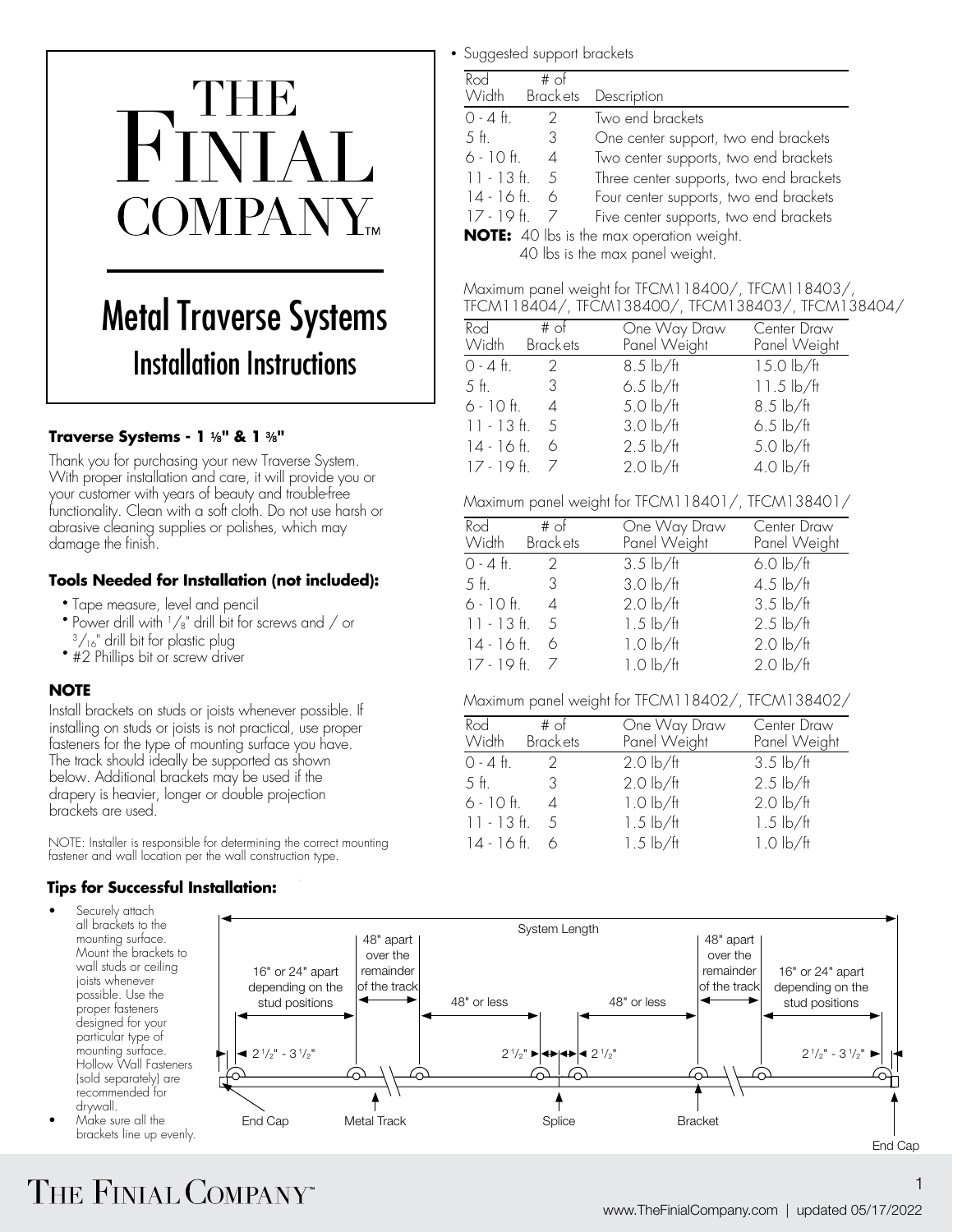# WALL MOUNT TRACK SYSTEM INSTALL:

NOTE: Installer is responsible for determining the correct mounting fastener and wall location per the wall construction type.

Step 1. Locate bracket base plate.

Step 2. Mount wall mount base plate to wall.



Step 3. Locate bracket base cover. Place cover over wall mount base plate. Turn cover clockwise to lock in place.

Step 4. Locate the stems and place on track. Place track system onto wall mount base plates.



Step 5. Tighten all wall mount stems with set screw located above the wall mount cover.



# CEILING MOUNT TRACK SYSTEM INSTALL:

NOTE: Installer is responsible for determining the correct mounting fastener and wall location per the wall construction type.

Step 1. Locate ceiling plate.

Step 2. Mount ceiling plate to ceiling.



Step 3. Locate ceiling bracket cover. Place cover over the ceiling plate.



Step 4. Locate the insert. Screw the insert on the ceiling plate.



Step 5. Locate track system. Place the double ceiling bracket on the tracks. Place the track system onto the ceiling mount inserts.



Step 6. Tighten all ceiling mount stems with set screw located close to the ceiling mount cover.



2